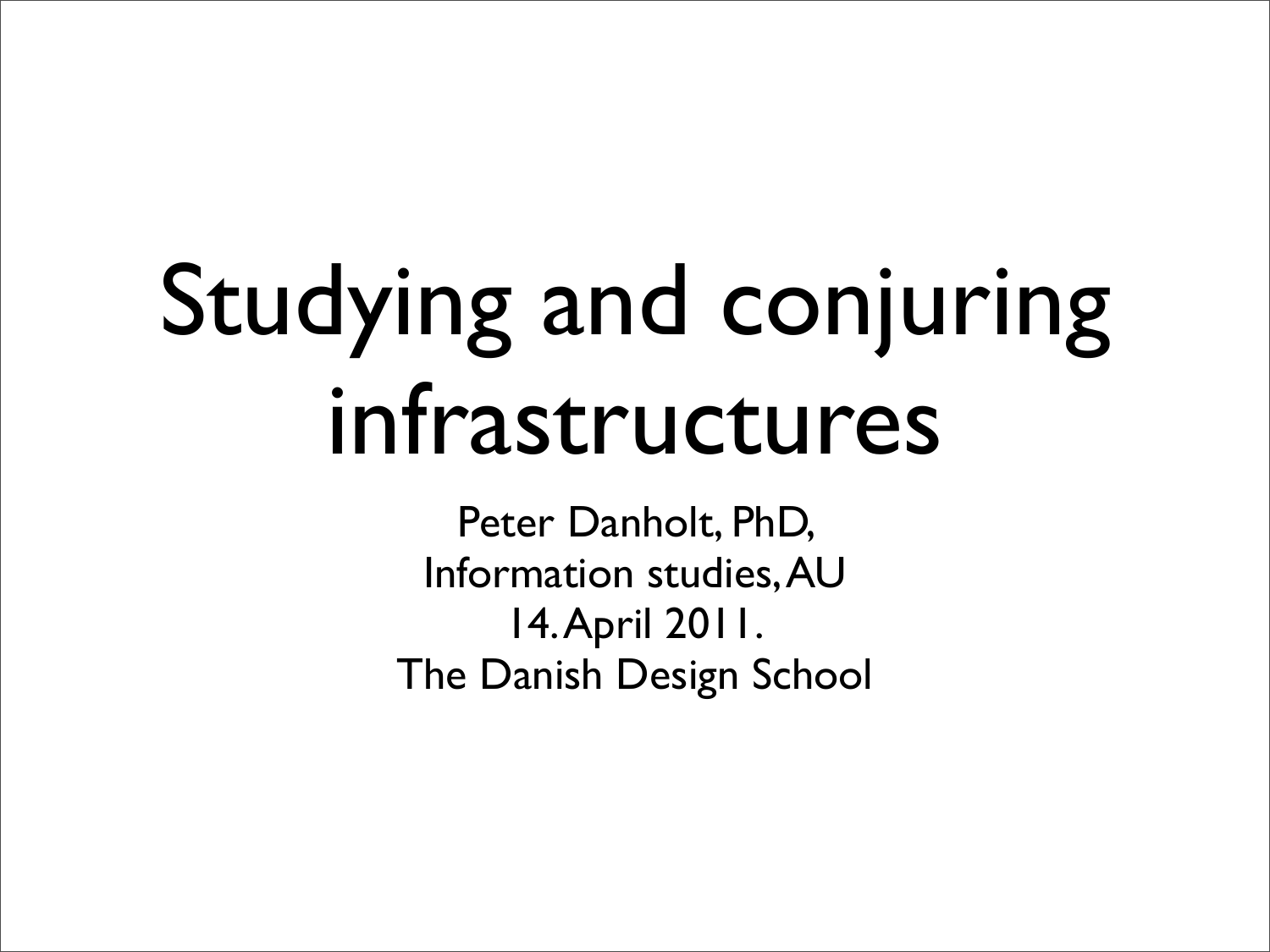### introductory remarks

no strict analytical definition to decide what is an infrastructure and what is not.

infrastructure is not only something we can refer to and identify 'out there in the world'.

But a conceptual tool in itself to study with that enables us to see, think and comprehend things.

infrastructure as enabling thinking and analysis.

An assemblage - or infrastructure - for thinking and analytical work.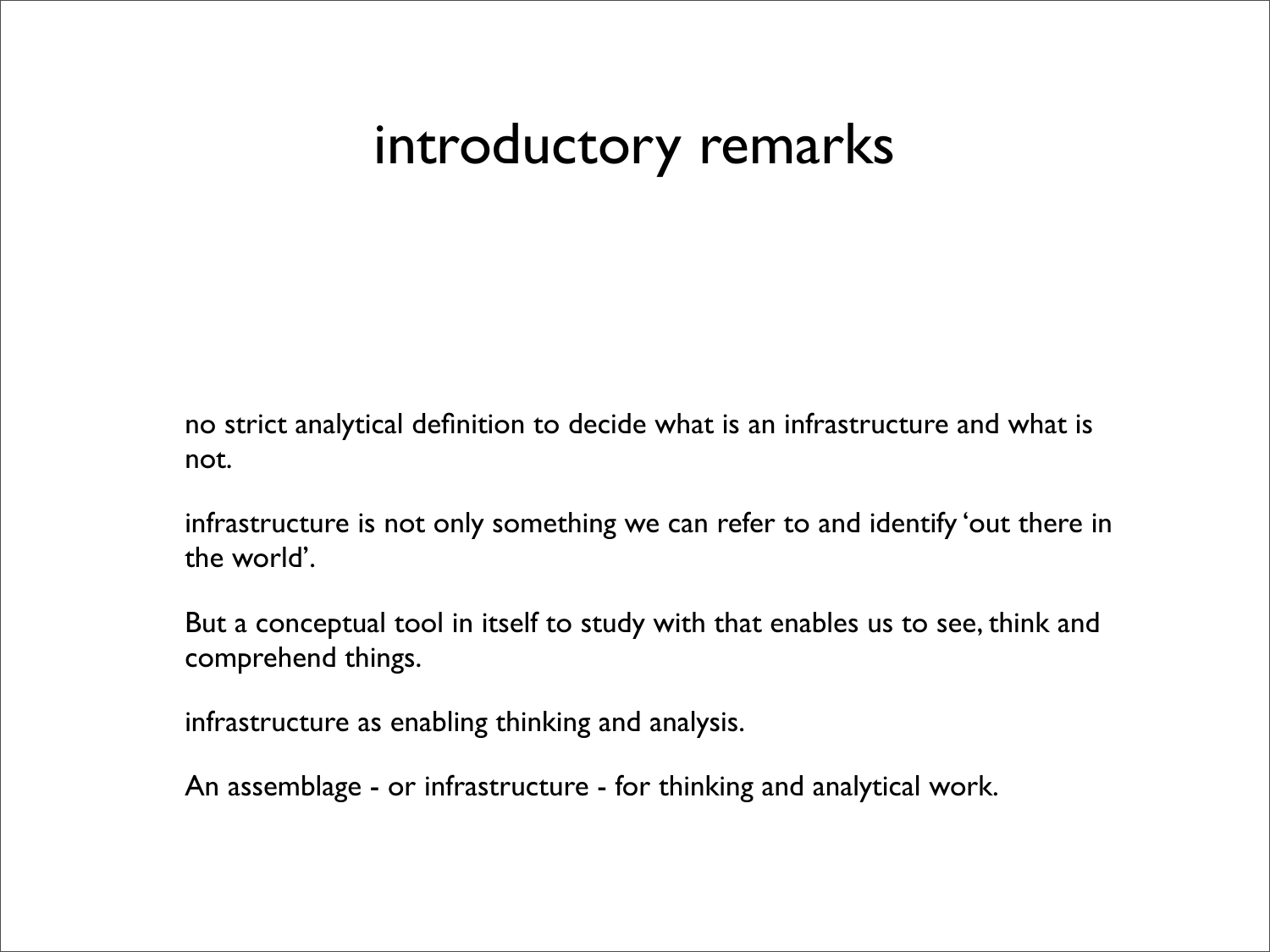### points

#### resources

infrastructures and human action

studying infrastructures 'out there'

tracing infrastructures

conjuring infrastructures

infrastructures of/for/in social innovation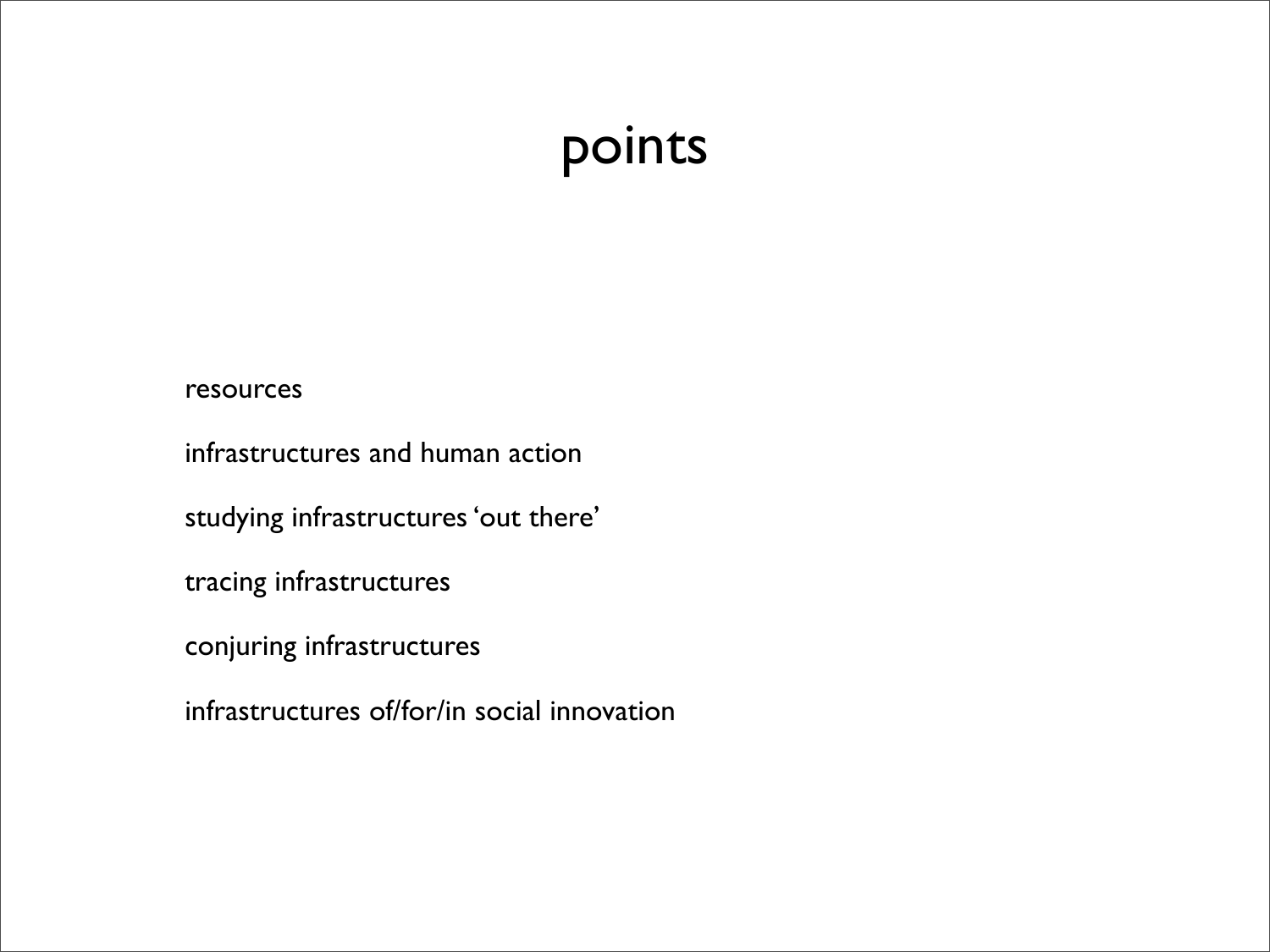### resources

#### symbolic interactionism:

People produce meaning based on their circumstances and they draw on and construct those circumstances in symbolic as well as material ways.

#### actor network theory:

Reality is the product of associations of human and non-human actors. Sizes, scales, essences and agencies are *consequences* of associations not *causes*.

#### deleuzian rhizomes:

Reality is the product of multiple relations working and affecting bodies and entities on a 'plane of immanence' and thus not necessarily obvious to perceive.

actor network theory and Deleuzian thinking: seemingly small changes in the network have profound changes for the 'whole'. Reality is continuously 'in the making'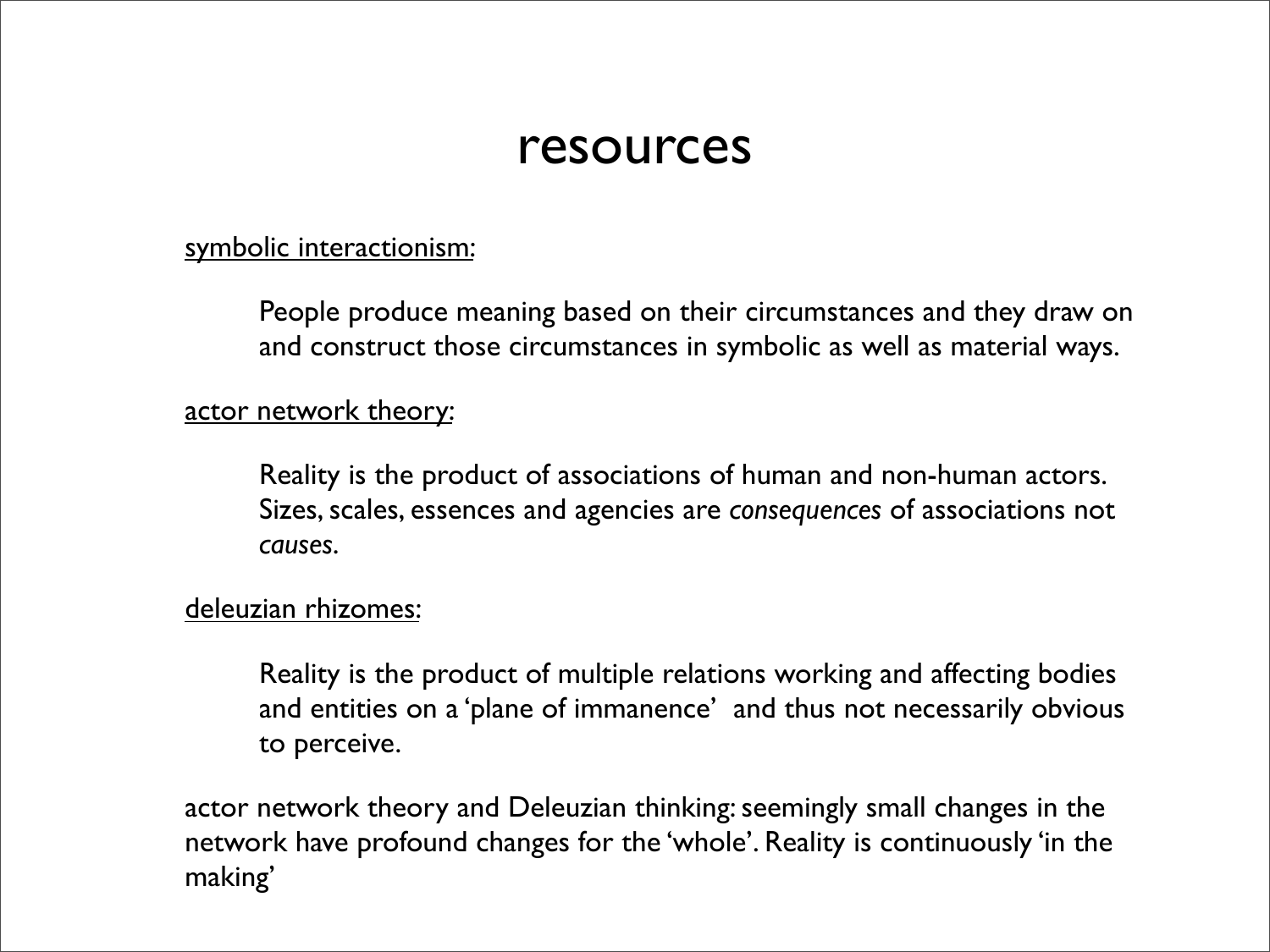### infrastructures and human action

understand and conceptualise the intertwinedness of material and technological agency and human action.

a cautionary and symmetrical endeavor avoiding both determinist structuralism and agential autonomy.

deconstruct infrastructures as strictly technical, rational, ahistorical, universal and apolitical. As simple means of transportation.

unpack infrastructures as contingent products of negotiations, heterogeneous assemblages comprised of political, economical, trivial, mundane and technical elements.

infrastructures as black boxes: folding time and space. Always also other place and time.

not running by themselves but must be maintained and supported continuously.

infrastructures when up and running are background, invisible (to some) and 'ready-at-hand', when they break down they emerge become visible and 'present-at-hand'.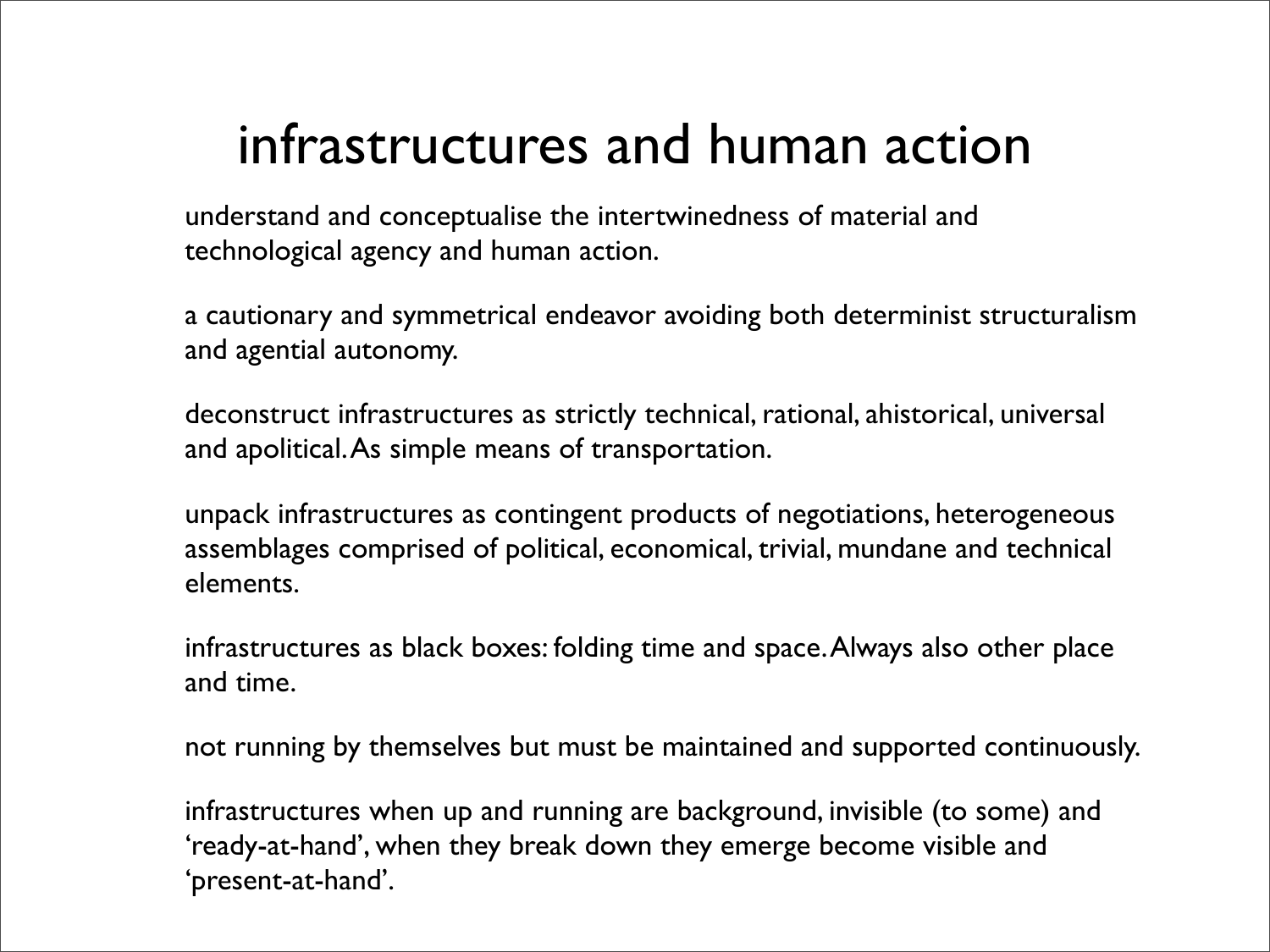### infrastructures and human action

Paris, the invisible city - a study of infrastructures and 'seeing'

we always see from somewhere and there are no overall point of view (or Gods eyeview (Haraway))

no *panorama*, but lots of *dioramas* (miniature models) that make something visible, but always by the cost of making something else invisible. Oligopticon vs. panopticon

the social is enabled and scaffolded by infrastructures and devices. A sociology of the collective comprised of humans and non-humans.

Latour: We do not see them, we see *with* them. If we have no apparatuses to see and conceive with, we see nothing. No romanticism about pure, untainted, detached perception and experience.

Plato out of the cave would not perceive things "as they really are". He would perceive "nothing" because he would have no means of perception.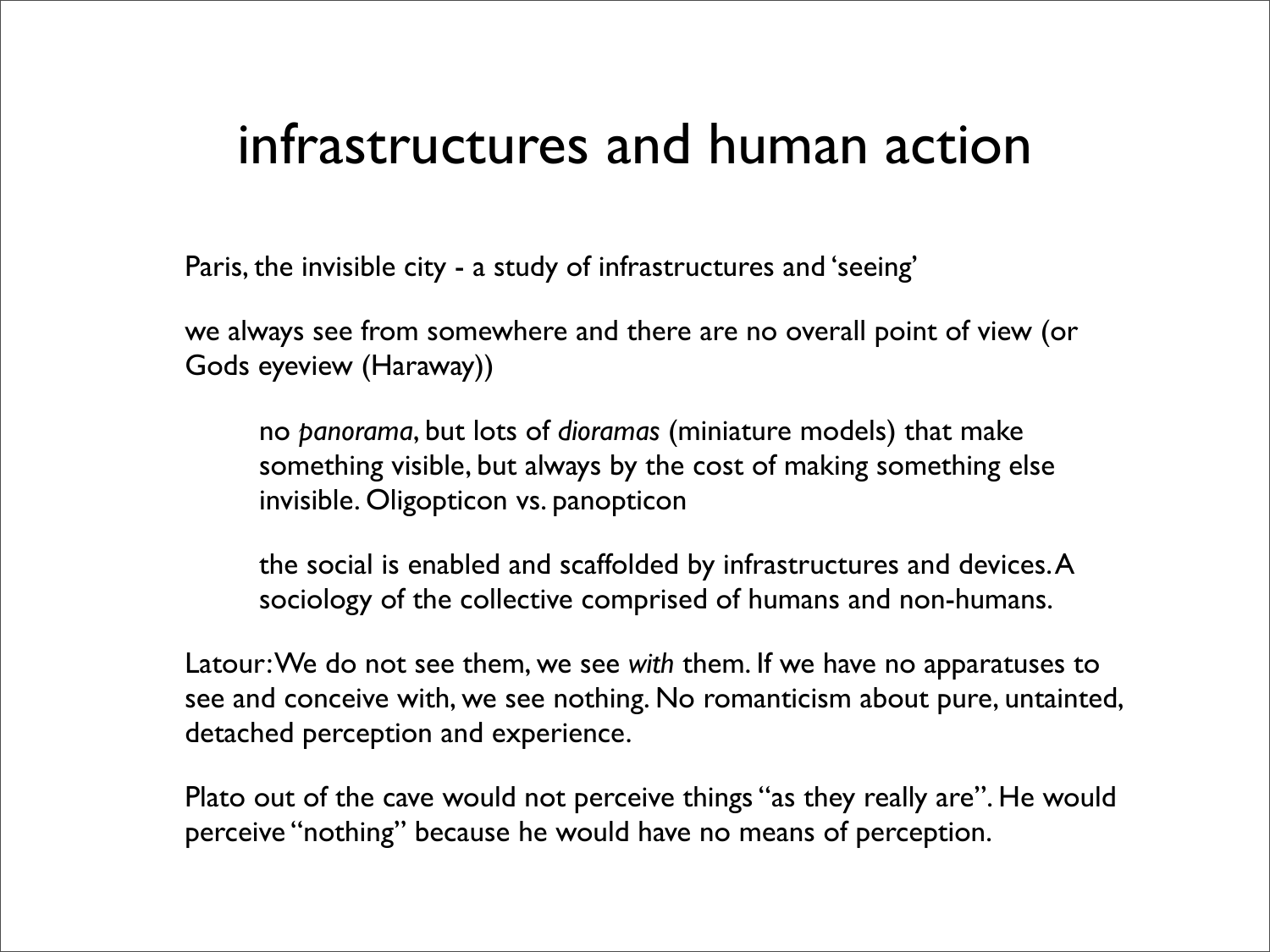### studying infrastructures 'out there'

infrastructures are relational, not things.

1) they are networks. They work due to the connections that make them up. E.g. the railway tracks depends upon, timetables, tickets, trains, machines, drivers, stations, passengers etc.

2) For one person it affords for another it obstructs. Eg. the staircase in relation to the person in the wheelchair. For some it is an object to tinker with and maintain for others it is a background resource. E.g. the road in relation to the roadworker and the cardriver.

parallel to Latour: things as objects and as gatherings.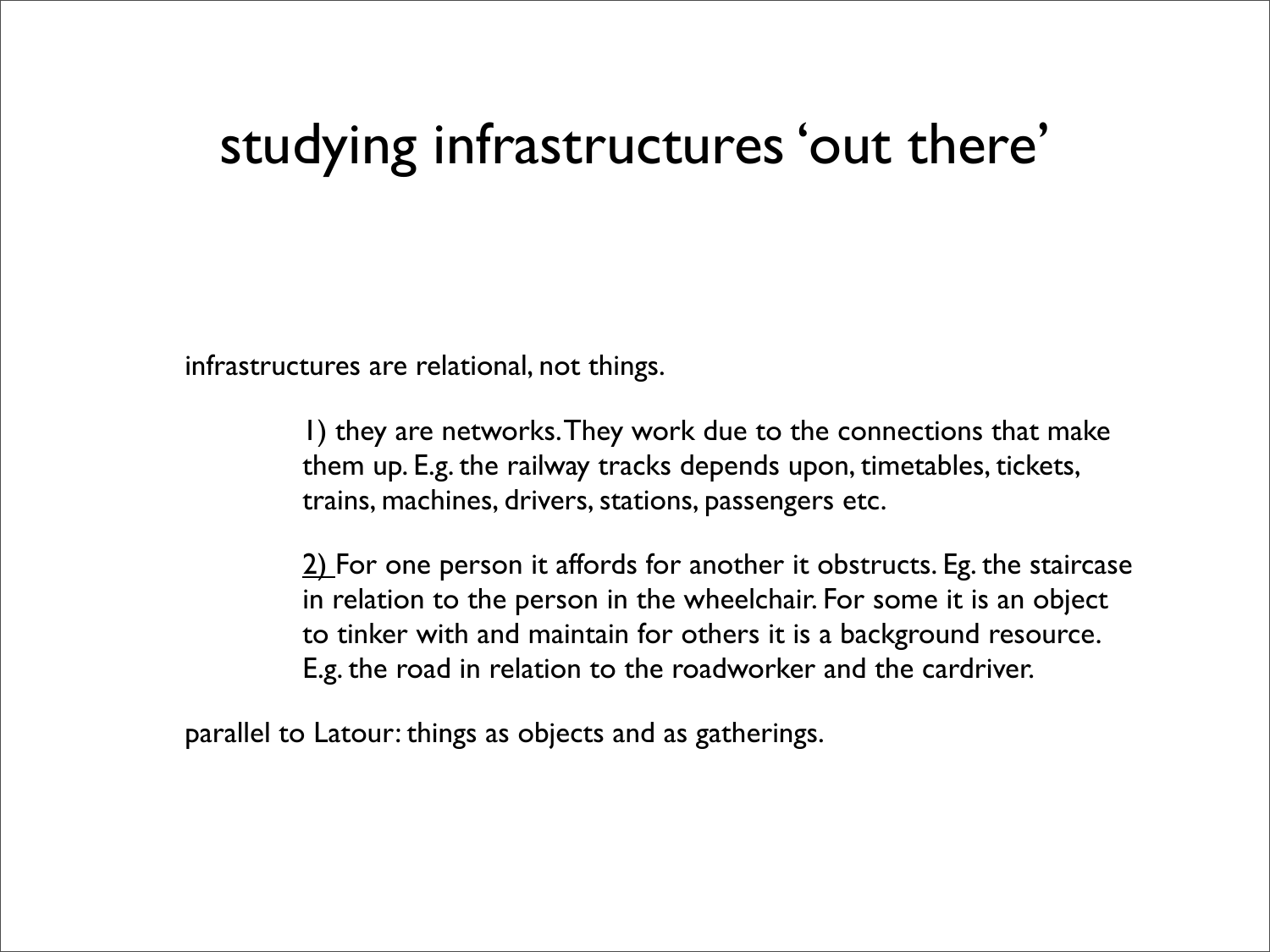# methodological rules

#### master narrative or inscription.

identifying the main objective of the infrastructure and analysing the inscribed assumptions about the world and the 'othering' of the infrastructure.

#### surfacing invisible work.

what makes the infrastructure run? who is doing what, where and how in order for it to function and especially who do not we see (and why)?

#### paradoxes of infrastructures.

infrastructures are supposed to make things run smoothly and effectively. Why does the seemingly slight change of a work practice become problematic and obstructs the infrastructure from functioning? Poor understanding of what the specific work task implies for the 'arc of work': the entire project. Work is comprised of both the visible work producing something and the work required to coordinate the production work (articulation work).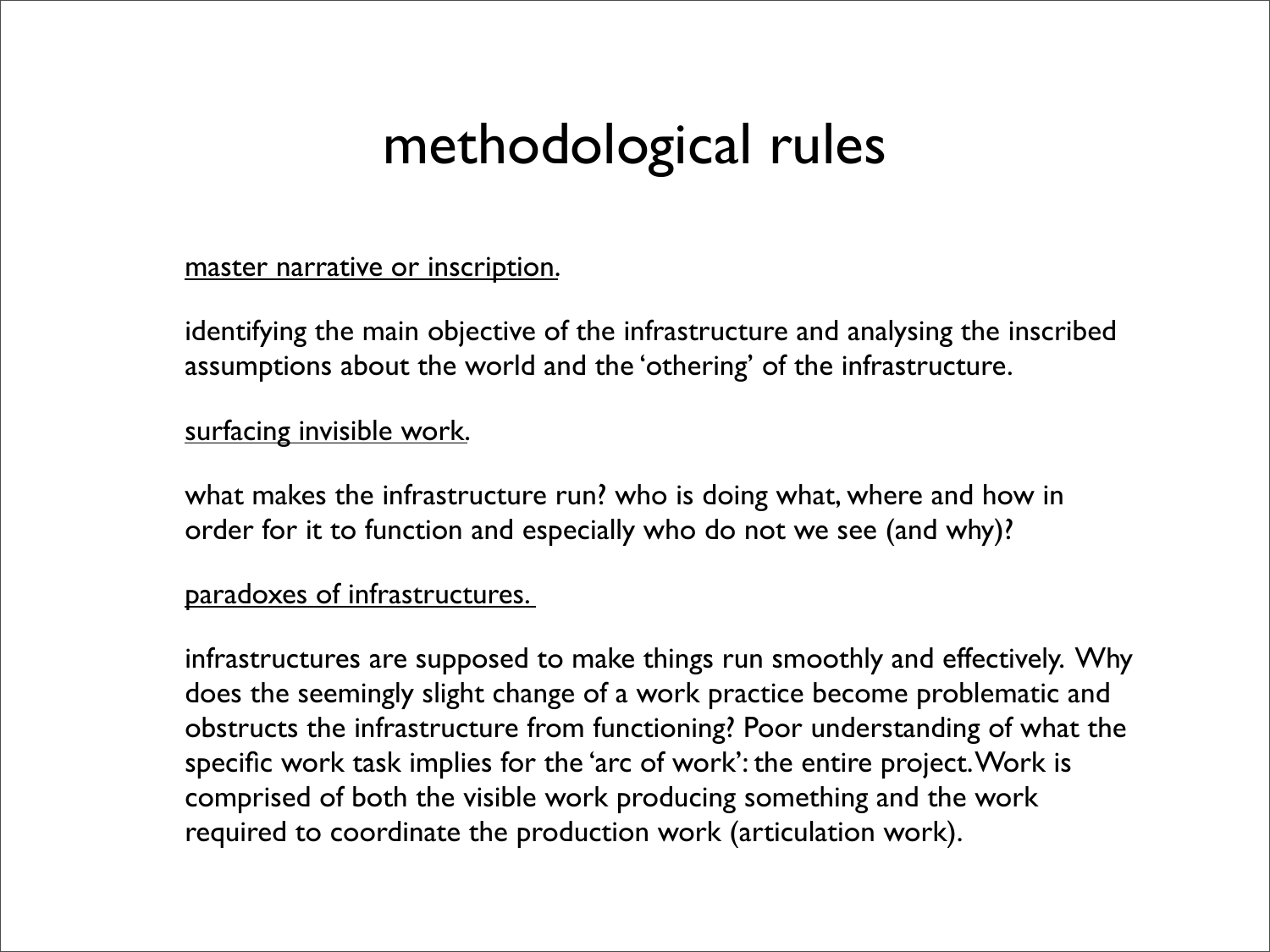### tracing infrastructures

infrastructures as multiple and partially existing objects.

studying infrastructures 'in the making' entails tracing the various articulations and enactments of them in different places and refusing the common sense assumption that the different enactments refers to the same singular object.

being nominalist: insisting that a given project is first and foremost a name and a name is not identical with a singular object.

emphasizes the relational status of infrastructures in several senses: 'in the making' and thus not stable, as different/relative to practices and as pieced together through connections between places and practices.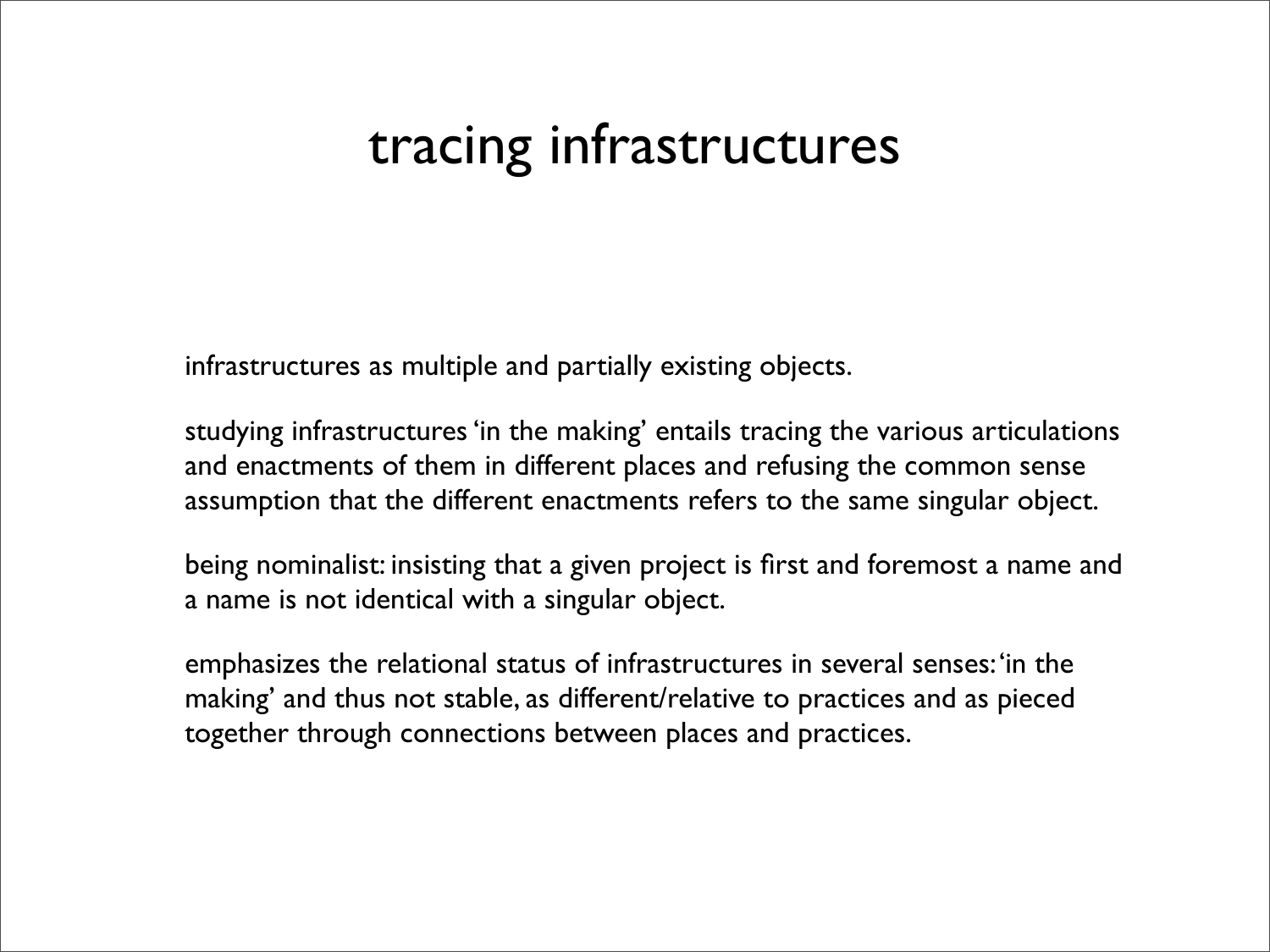# conjuring infrastructures

moving from a representationalist notion of infrastructures towards a performative one.

studying - tracing - conjuring

#### conjure:

the performance of tricks that are seemingly magical, typically involving sleight of hand : *a conjuring trick.*

make (something) appear unexpectedly or seemingly from nowhere as if by magic call (an image) to mind *: she had forgotten how to conjure up the image of her mother's face.* cause someone to feel or think of (something) *: one scent can conjure up a childhood summer beside a lake.*

call upon (a spirit or ghost) to appear, by means of a magic ritual *: they hoped to conjure up the spirit of their dead friend.*

becoming sensitive to infrastructures - learning to see and think with them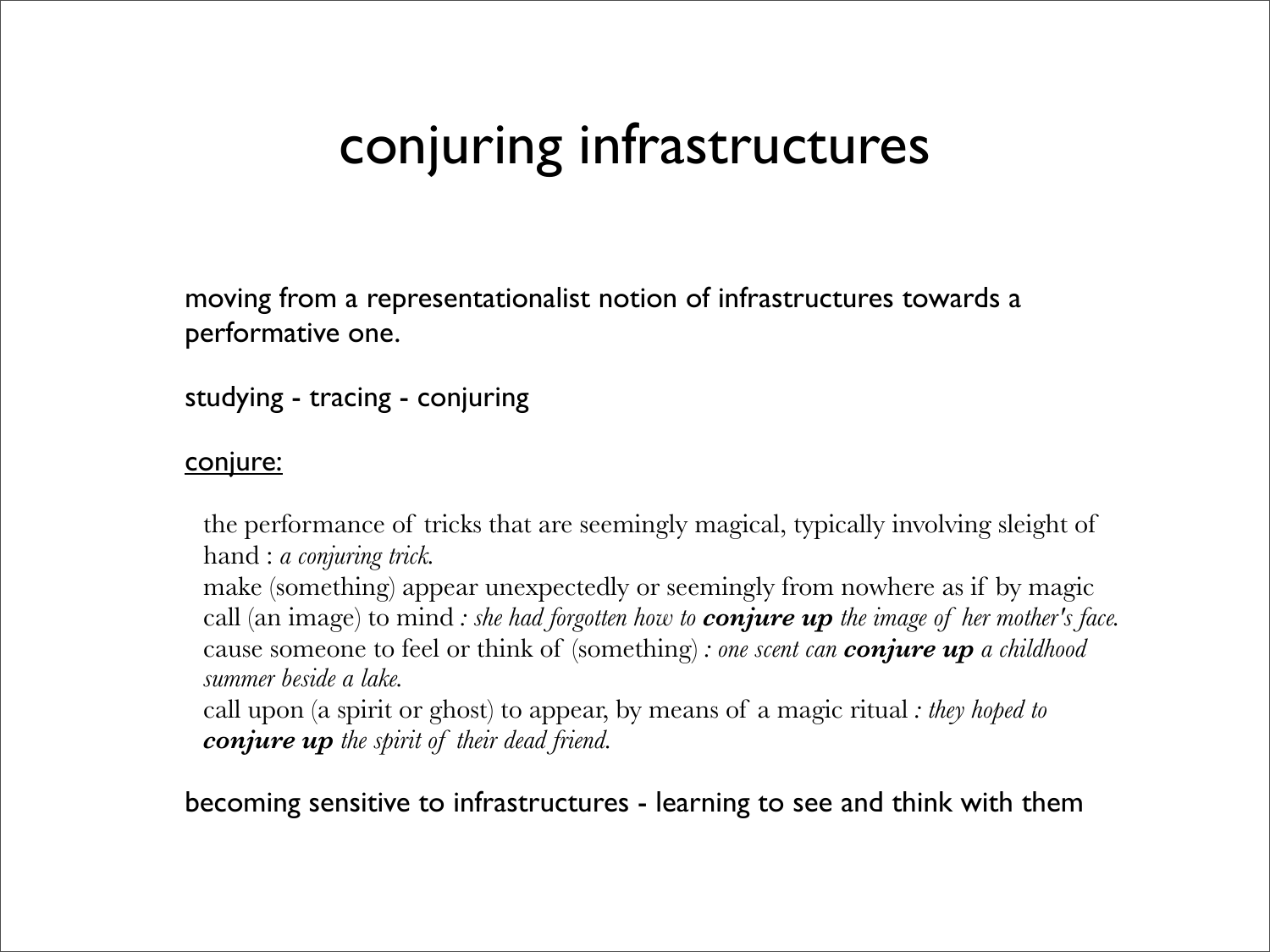### conjuring infrastructures

infrastructures as partially existing, neither simply present or absent, but emerging and moving in and out of existence relative to the practices they are part of.

the study of infrastructures should therefore also be conceptualised as specific ways of bringing them into existence.

infrastructures are translated through the study or unpacking of them they go from being 'technical', 'rational', 'universal', 'invisible' to being 'historical', 'contingent', 'heterogeneous', 'located', 'visible', 'maintained'.

infrastructures are thus brought into being in specific ways - a conjuring of infrastructures.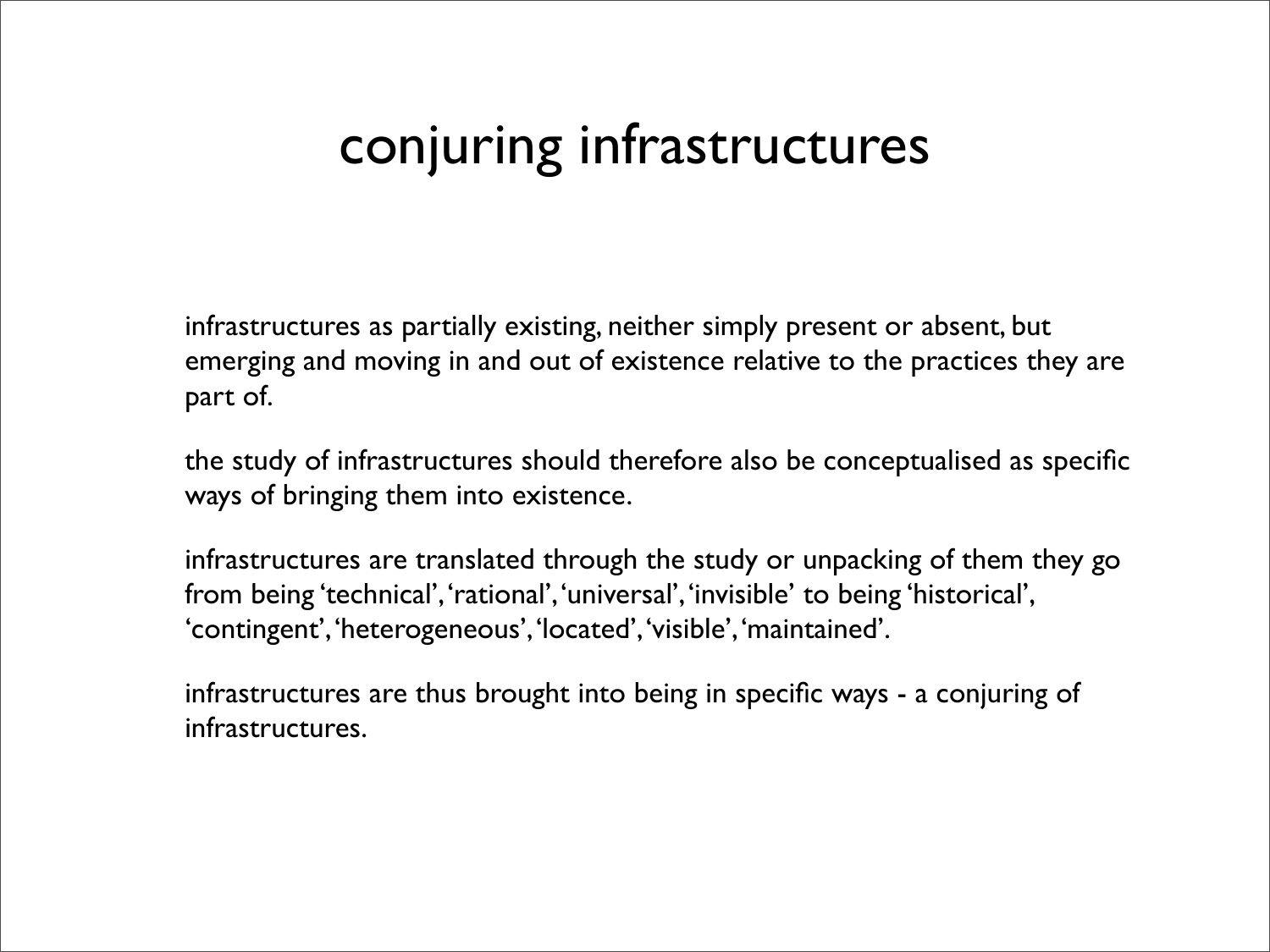### so what to do?

infrastructures are certainly difficult objects to study, so what to do?

despair - we lack concise definitions and understandings to guide us!

or...their status as multiple and relational incites our sensitivity of them, *because* not *despite* of their uncertain, illusive statuses.

We have to research harder, be inventive in our ways of studying and arguing for them, conjure them through our studies of them.

- and yet again there seems to be plenty of infrastructures around, only we need to engage in the difficult practice of tracing, describing and piecing them together and make them appear in all their heterogeneity.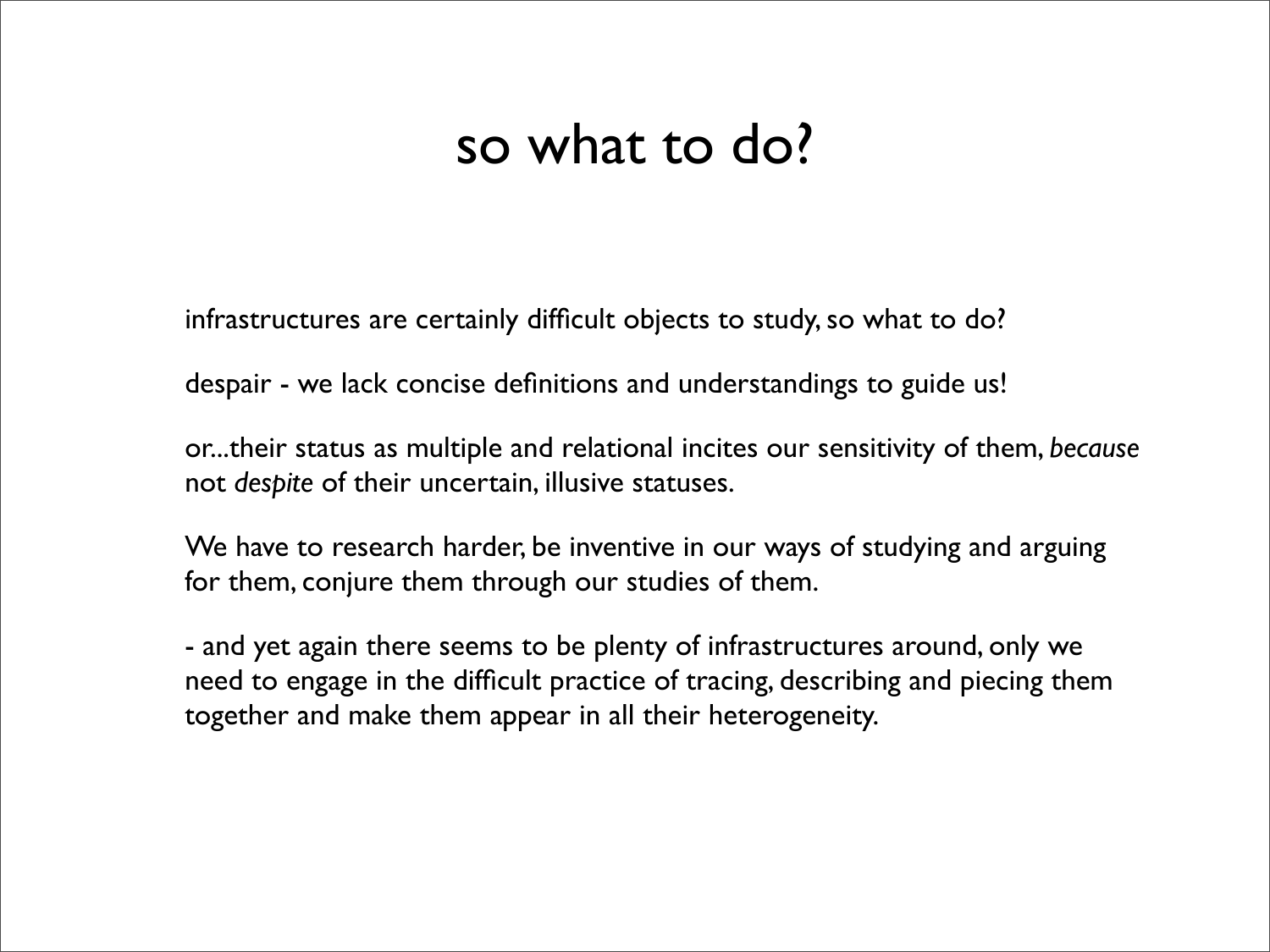### infrastructures of/for/in social innovation

1) the study and building of (technical) infrastructures as a design practice

2) design practices conceived as Things (as gatherings) bringing together different actors and 'matters of concern' in order to make novel inventions.

3) unpack design practices as infrastructures. Infrastructures-of-design. Q: What master narratives is build into or inscribed in e.g. living labs?

Places for play and experimentation, innovative and creative people. Rehearsing the future. Participation, deliberation, power assumptions (some are weak others are strong), change and progress.

4) Provided the notion of infrastructures as inherently relational, partially existing and multiple how we perceive and enact reality is also uncertain. Reality is undecided and 'in-the-making' => Social innovation might then be about complicating, challenging and 'undoing' versions of the present rather than attempts to *transgress* and move beyond it.